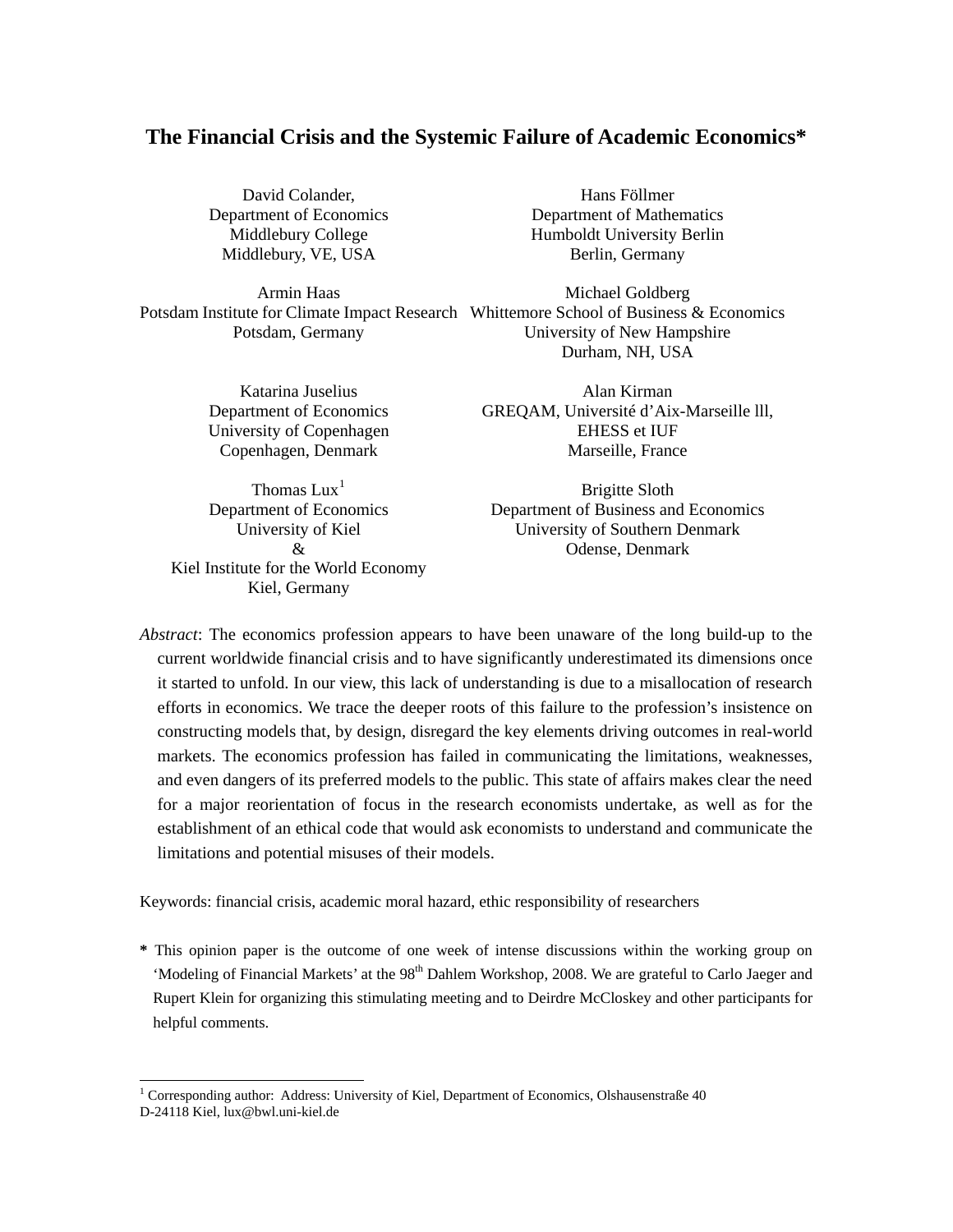### **1. Introduction**

 $\overline{a}$ 

The global financial crisis has revealed the need to rethink fundamentally how financial systems are regulated. It has also made clear a *systemic failure of the economics profession*. Over the past three decades, economists have largely developed and come to rely on models that disregard key factors—including heterogeneity of decision rules, revisions of forecasting strategies, and changes in the social context—that drive outcomes in asset and other markets. It is obvious, even to the casual observer that these models fail to account for the actual evolution of the real-world economy. Moreover, the current academic agenda has largely crowded out research on the inherent causes of financial crises. There has also been little exploration of early indicators of system crisis and potential ways to prevent this malady from developing. In fact, if one browses through the academic macroeconomics and finance literature, "systemic crisis" appears like an otherworldly event that is absent from economic models. Most models, by design, offer no immediate handle on how to think about or deal with this recurring phenomenon.<sup>[2](#page-1-0)</sup> In our hour of greatest need, societies around the world are left to grope in the dark without a theory. That, to us, is a *systemic failure of the economics profession*.

The implicit view behind standard models is that markets and economies are inherently stable and that they only temporarily get off track. The majority of economists thus failed to warn policy makers about the threatening system crisis and ignored the work of those who did. Ironically, as the crisis has unfolded, economists have had no choice but to abandon their standard models and to produce hand-waving common-sense remedies. Common-sense advice, although useful, is a poor substitute for an underlying model that can provide much-needed guidance for developing policy and regulation. It is not enough to put the existing model to one side, observing that one needs, "exceptional measures for exceptional times". What we need are models capable of envisaging such "exceptional times".

The confinement of macroeconomics to models of stable states that are perturbed by limited external shocks and that neglect the intrinsic recurrent boom-and-bust dynamics of our economic system is remarkable. After all, worldwide financial and economic crises are hardly new and they have had a tremendous impact beyond the immediate economic consequences of mass unemployment and hyper inflation. This is even more surprising, given the long academic legacy of earlier economists' study of crisis phenomena, which can be found in the work of Walter Bagehot (1873), Axel Leijonhuvfud (2000), Charles

<span id="page-1-0"></span><sup>&</sup>lt;sup>2</sup> Reinhart and Rogoff (2008) argue that the current financial crisis differs little from a long chain of similar crises in developed and developing countries. We certainly share their view. The problem is that the received body of models in macro finance to which these authors have prominently contributed provides no room whatsoever for such recurrent boom and bust cycles. The literature has, therefore, been a major source of the illusory 'this time it is different' view that the authors themselves criticize.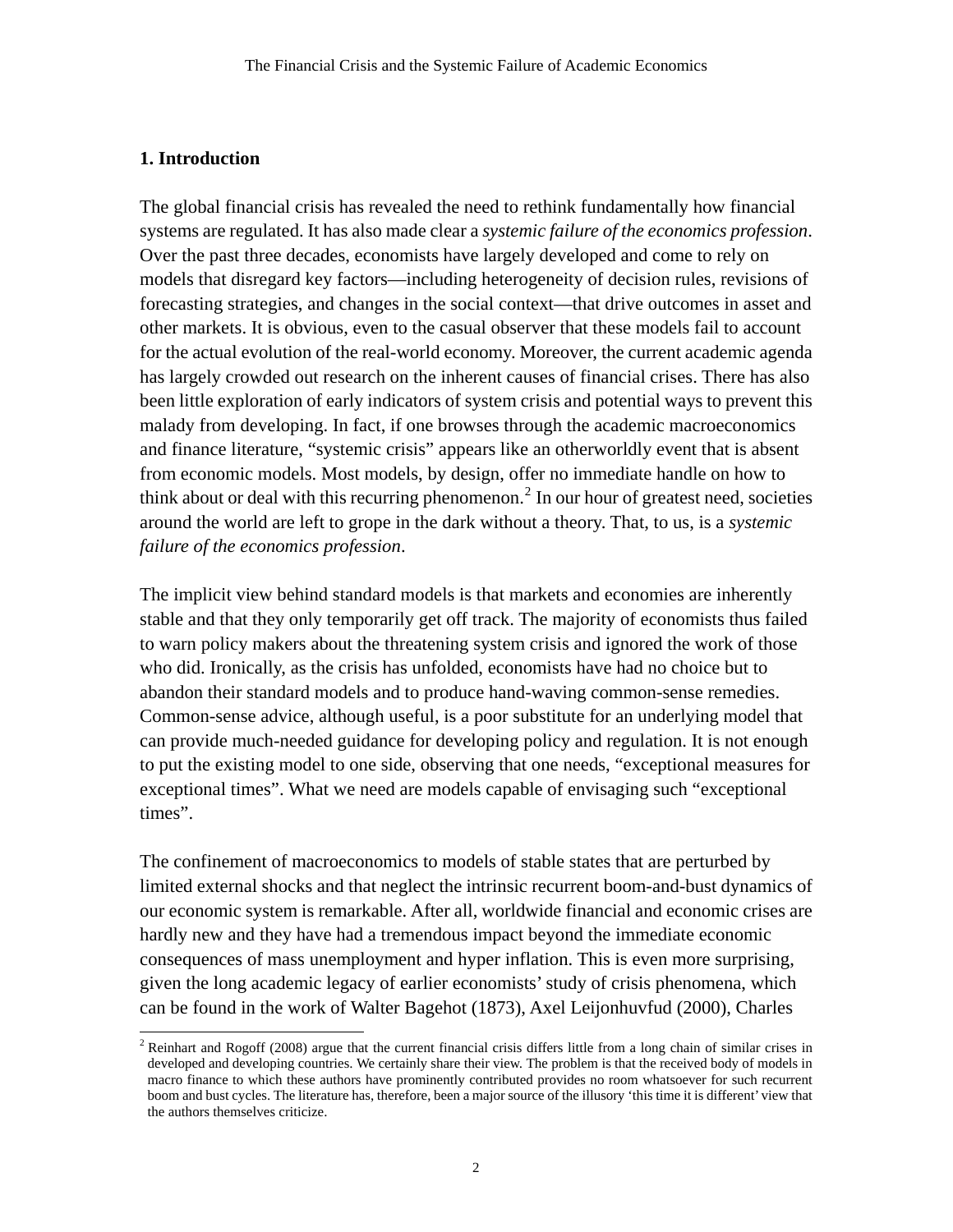Kindleberger (1989), and Hyman Minsky (1986), to name a few prominent examples. This tradition, however, has been neglected and even suppressed.

The most recent literature provides us with examples of blindness against the upcoming storm that seem odd in retrospect. For example, in their analysis of the risk management implications of CDOs, Krahnen (2005) and Krahnen and Wilde (2006) mention the possibility of an increase of 'systemic risk.' But, they conclude that this aspect should not be the concern of the banks engaged in the CDO market, because it is the governments' responsibility to provide costless insurance against a system-wide crash. On the more theoretical side, a recent and prominent strand of literature essentially argues that consumers and investors are too risk averse because of their memory of the (improbable) event of the Great Depression (e.g., Cogley and Sargent, 2008). Much of the motivation for economics as an academic discipline stems from the desire to explain phenomena like unemployment, boom and bust cycles, and financial crises, but the dominant theoretical model excludes many of the aspects of the economy that will likely lead to a crisis. Confining theoretical models to 'normal' times without consideration of such defects might seem contradictory to the focus that the average taxpayer would expect of the scientists on his payroll.

This failure has deep methodological roots. The often heard definition of economics—that it is concerned with the 'allocation of scarce resources'—is short-sighted and misleading. It reduces economics to the study of optimal decisions in well-specified choice problems. Such research generally loses track of the inherent dynamics of economic systems and the instability that accompanies its complex dynamics. Without an adequate understanding of these processes, one is likely to miss the major factors that influence the economic sphere of our societies.<sup>[3](#page-2-0)</sup> The inadequate definition of economics often leads researchers to disregard questions about the coordination of actors and the possibility of coordination failures. Indeed, analysis of these issues would require a different type of mathematics than that which is generally used now by many prominent economic models.

Many of the financial economists who developed the theoretical models upon which the modern financial structure is built were well aware of the strong and highly unrealistic restrictions imposed on their models to assure stability. Yet, financial economists gave little warning to the public about the fragility of their models;<sup>[4](#page-2-1)</sup> even as they saw individuals and businesses build a financial system based on their work. There are a number of possible explanations for this failure to warn the public. One is a "lack of understanding"

<span id="page-2-0"></span> $\overline{a}$ <sup>3</sup> For example, the German members of this group of authors share a vivid memory of a prominent economic adviser in their country elaborating very recently on the supposed importance of extending shopping times to increase 'efficiency,' presumably unaware of the major crisis (and the source of major inefficiencies) that was already looming as he spoke.

<span id="page-2-1"></span><sup>&</sup>lt;sup>4</sup> Indeed, few researchers explored the consequences of a breakdown of their assumptions, even though this was rather likely.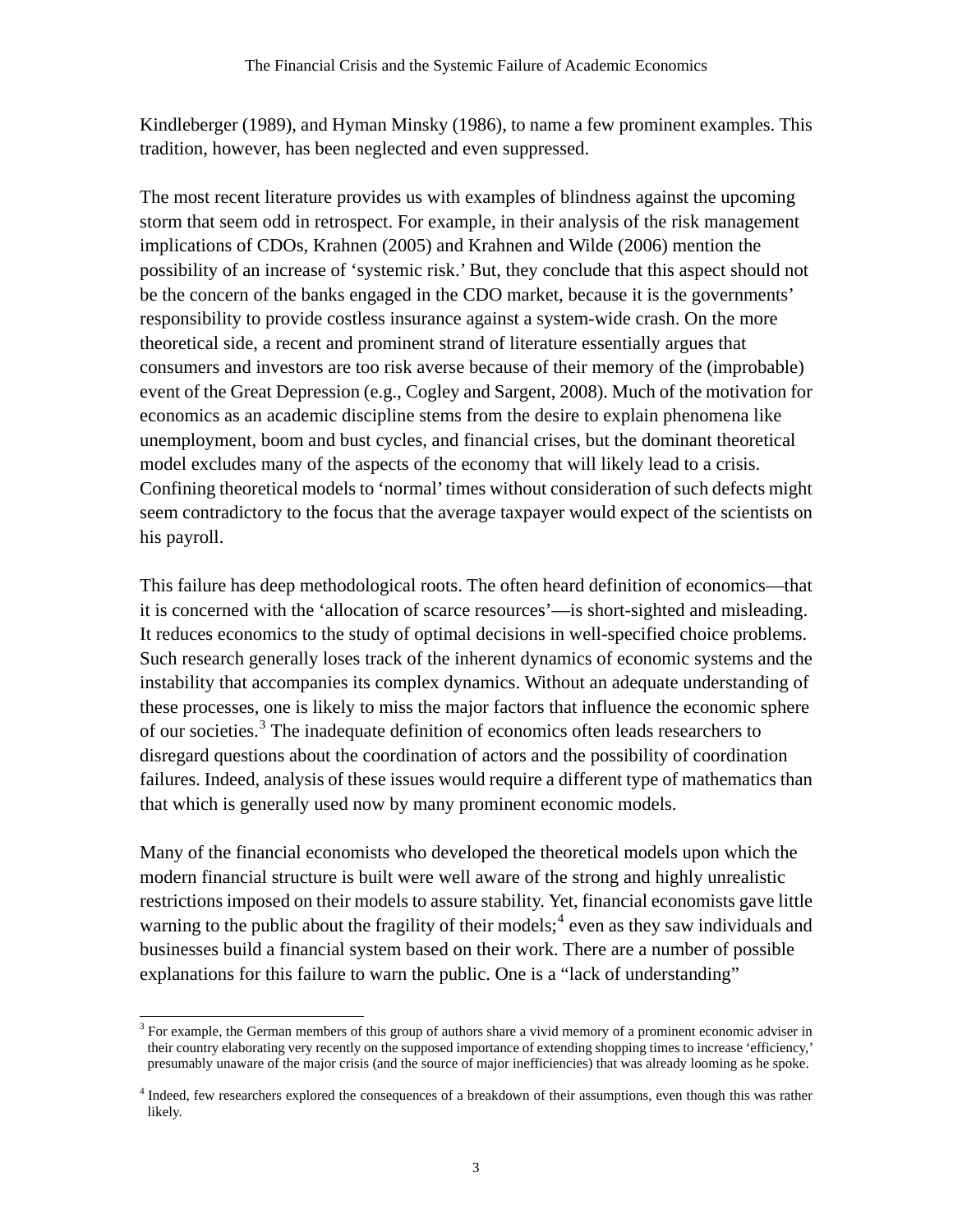explanation--the researchers did not know the models were fragile. We find this explanation highly unlikely; financial engineers are extremely bright, and it is almost inconceivable that such bright individuals did not understand the limitations of the models. A second, more likely explanation, is that they did not consider it their job to warn the public. If that is the cause of their failure, we believe that it involves a misunderstanding of the role of the economist, and involves an ethical breakdown. In our view, economists, as with all scientists, *have an ethical responsibility to communicate the limitations of their models and the potential misuses of their research.* Currently, there is no ethical code for professional economic scientists. There should be one.

In the following pages, we identify some major areas of concern in theory and applied methodology and point out their connection to crisis phenomena. We also highlight some promising avenues of study that may provide guidance for future researchers.

## **2. Models (or the Use of Models) as a Source of Risk**

The economic textbook models applied for allocation of scarce resources are predominantly of the Robinson Crusoe (representative agent) type. Financial market models are obtained by letting Robinson manage his financial affairs as a sideline to his well-considered utility maximization over his (finite or infinite) expected lifespan taking into account with correct probabilities all potential future happenings. This approach is mingled with insights from Walrasian general equilibrium theory, in particular the finding of the Arrrow-Debreu two-period model that all uncertainty can be eliminated if only there are enough contingent claims (i.e., appropriate derivative instruments). This theoretical result (a theorem in an extremely stylized model) underlies the belief shared by many economists that the introduction of new classes of derivatives can only be welfare increasing (a view obviously originally shared by former Fed Chairman Greenspan). It is worth emphasizing that this view is not an empirically grounded belief but an opinion derived from a benchmark model that is much too abstract to be confronted with data.

On the practical side, mathematical portfolio and risk management models have been the academic backbone of the tremendous increase of trading volume and diversification of instruments in financial markets. Typically, new derivative products achieve market penetration only if a certain industry standard has been established for pricing and risk management of these products. Mostly, pricing principles are derived from a set of assumptions on an 'appropriate' process for the underlying asset, (i.e., the primary assets on which options or forwards are written) together with an equilibrium criterion such as arbitrage-free prices. With that mostly comes advice for hedging the inherent risk of a derivative position by balancing it with other assets that neutralize the risk exposure. The most prominent example is certainly the development of a theory of option pricing by Black and Scholes that eventually (in the eighties) could even be implemented on pocket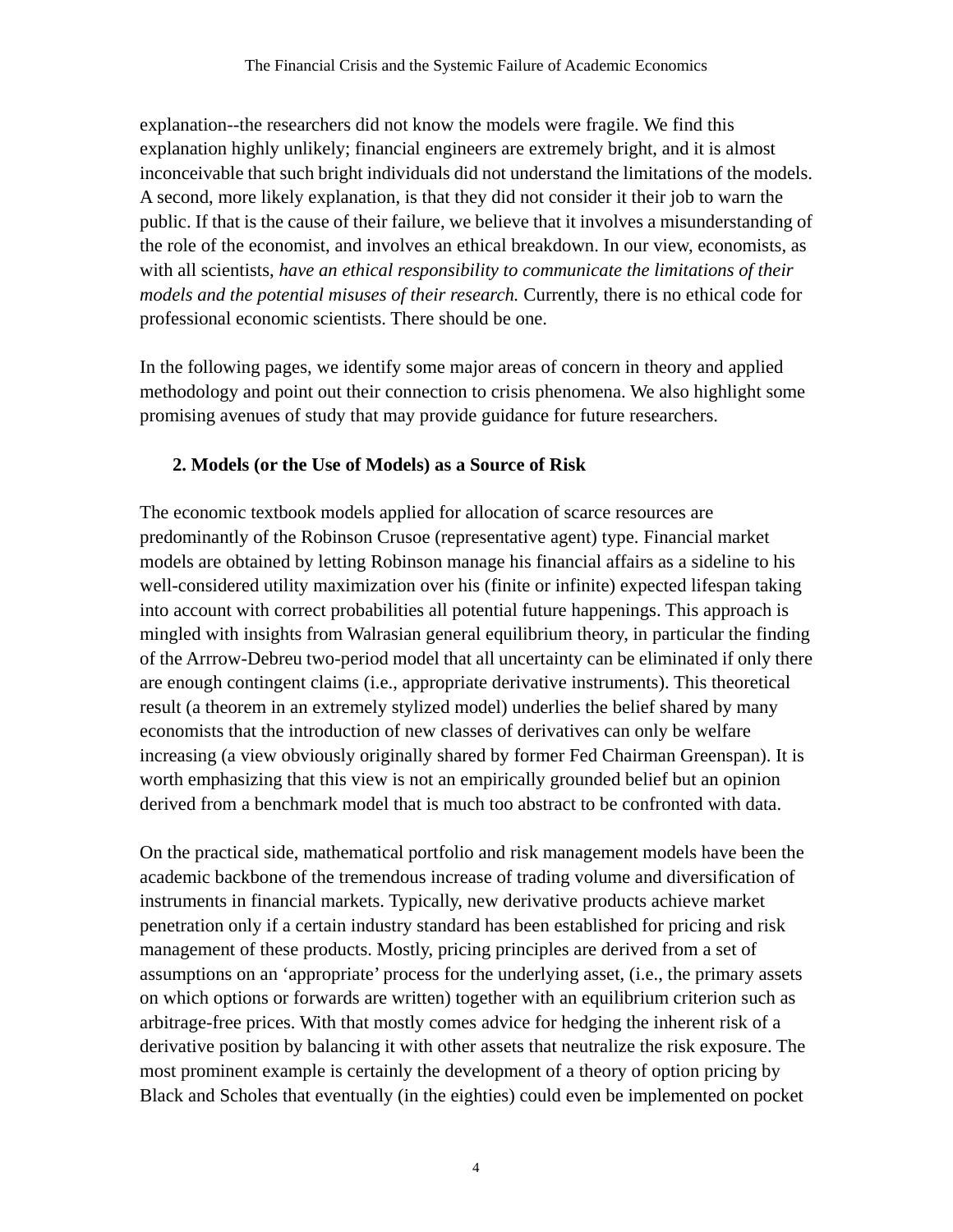calculators. Simultaneously with Black-Scholes option pricing, the same principles led to the widespread introduction of new strategies under the heading of portfolio insurance and dynamic hedging that just tried to implement a theoretically risk-free portfolio composed of both assets and options and keep it risk-free by frequent rebalancing after changes of its input data (e.g., asset prices). For structured products for credit risk, the basic paradigm of derivative pricing – perfect replication – is not applicable so that one has to rely on a kind of rough-and-ready evaluation of these contracts on the base of historical data. Unfortunately, historical data were hardly available in most cases which meant that one had to rely on simulations with relatively arbitrary assumptions on correlations between risks and default probabilities. This makes the theoretical foundations of all these products highly questionable – the equivalent to building a building of cement of which you weren't sure of the components. The dramatic recent rise of the markets for structured products (most prominently collateralized debt obligations and credit default swaps - CDOs and CDSs) was made possible by development of such simulation-based pricing tools and the adoption of an industry-standard for these under the lead of rating agencies. Barry Eichengreen (2008) rightly points out that the "development of mathematical methods designed to quantify and hedge risk encouraged commercial banks, investment banks and hedge funds to use more leverage" as if the very use of the mathematical methods diminished the underlying risk. He also notes that the models were estimated on data from periods of low volatility and thus could not deal with the arrival of major changes. Worse, it is our contention that such major changes are endemic to the economy and cannot be simply ignored.

What are the flaws of the new unregulated financial markets which have emerged? As we have already pointed out in the introduction, the possibility of systemic risk has not been entirely ignored but it has been defined as lying outside the responsibility of market participants. In this way, *moral hazard* concerning systemic risk has been a necessary and built-in attribute of the system. The neglect of the systemic part in the 'normal mode of operation', of course, implies that external effects are not taken properly into account and that in tendency, market participants will ignore the influence of their own behavior on the stability of the system. The interesting aspect is more that this was a known and accepted element of operations. Note that the blame should not only fall on market participants, but also on the deliberate ignoring of the systemic risk factors or the failure to at least point them out to the public amounts to a sort of *academic 'moral hazard'*.

There are some additional aspects as well: asset-pricing and risk management tools are developed from an individualistic perspective, taking as given (ceteris paribus) the behavior of all other market participants. However, popular models might be used by a large number or even the majority of market participants. Similarly, a market participant (e.g., the notorious Long-Term Capital Management) might become so dominant in certain markets that the *ceteris paribus* assumption becomes unrealistic. The simultaneous pursuit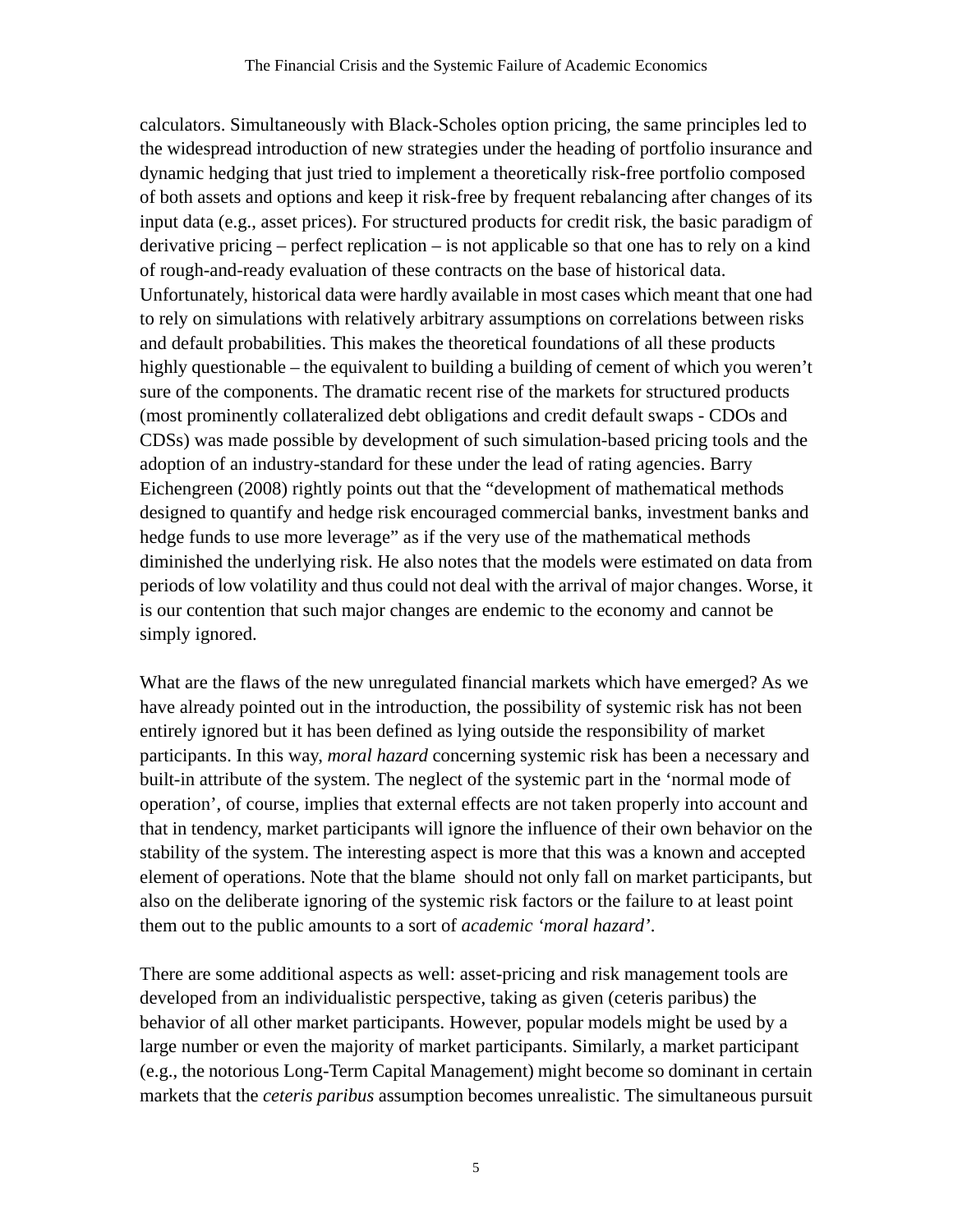of identical micro strategies leads to synchronous behavior and mechanic contagion. This simultaneous application might generate an unexpected macro outcome that actually jeopardizes the success of the underlying micro strategies. A perfect illustration is the U.S. stock market crash of October 1987. Triggered by a small decrease of prices, automated hedging strategies produced an avalanche of sell orders that out of the blue led to a fall in U.S. stock indices of about 20 percent within one day. With the massive sales to rebalance their portfolios (along the lines of Black and Scholes), the relevant actors could not realize their attempted incremental adjustments, but rather suffered major losses from the ensuing large macro effect.

A somewhat different aspect is the danger of a *control illusion*: The mathematical rigor and numerical precision of risk management and asset pricing tools has a tendency to conceal the weaknesses of models and assumptions to those who have not developed them and do not know the potential weakness of the assumptions and it is indeed this that Eichengreen emphasizes. Naturally, models are only approximations to the real world dynamics and partially built upon quite heroic assumptions (most notoriously: Normality of asset price changes which can be rejected at a confidence level of 99. 9999…. Anyone who has attended a course in first-year statistics can do this within minutes). Of course, considerable progress has been made by moving to more refined models with, e.g., 'fat-tailed' Levy processes as their driving factors. However, while such models better capture the intrinsic volatility of markets, their improved performance, taken at face value, might again contribute to enhancing the control illusion of the naïve user.

The increased sophistication of extant models does, however, not overcome the robustness problem and should not absolve the modelers from explaining their limitations to the users in the financial industry. As in nuclear physics, the tools provided by financial engineering can be put to very different uses so that what is designed as an instrument to hedge risk can become a weapon of 'financial mass destruction' (in the words of Warren Buffet) if used for increased leverage. In fact, it appears that derivative positions have been built up often in speculative ways to profit from high returns as long as the downside risk does not materialize. Researchers who develop such models can claim they are neutral academics – developing tools that people are free to use or not. We do not find that view credible. Researchers have an ethical responsibility to point out to the public when the tool that they developed is misused. It is the responsibility of the researcher to make clear from the outset the limitations and underlying assumptions of his models and warn of the dangers of their mechanic application.

What follows from our diagnosis? Market participants and regulators have to become more sensitive towards the potential weaknesses of risk management models. Since we do not know the 'true' model, robustness should be a key concern. Model uncertainty should be taken into account by applying more than a single model. For example, one could rely on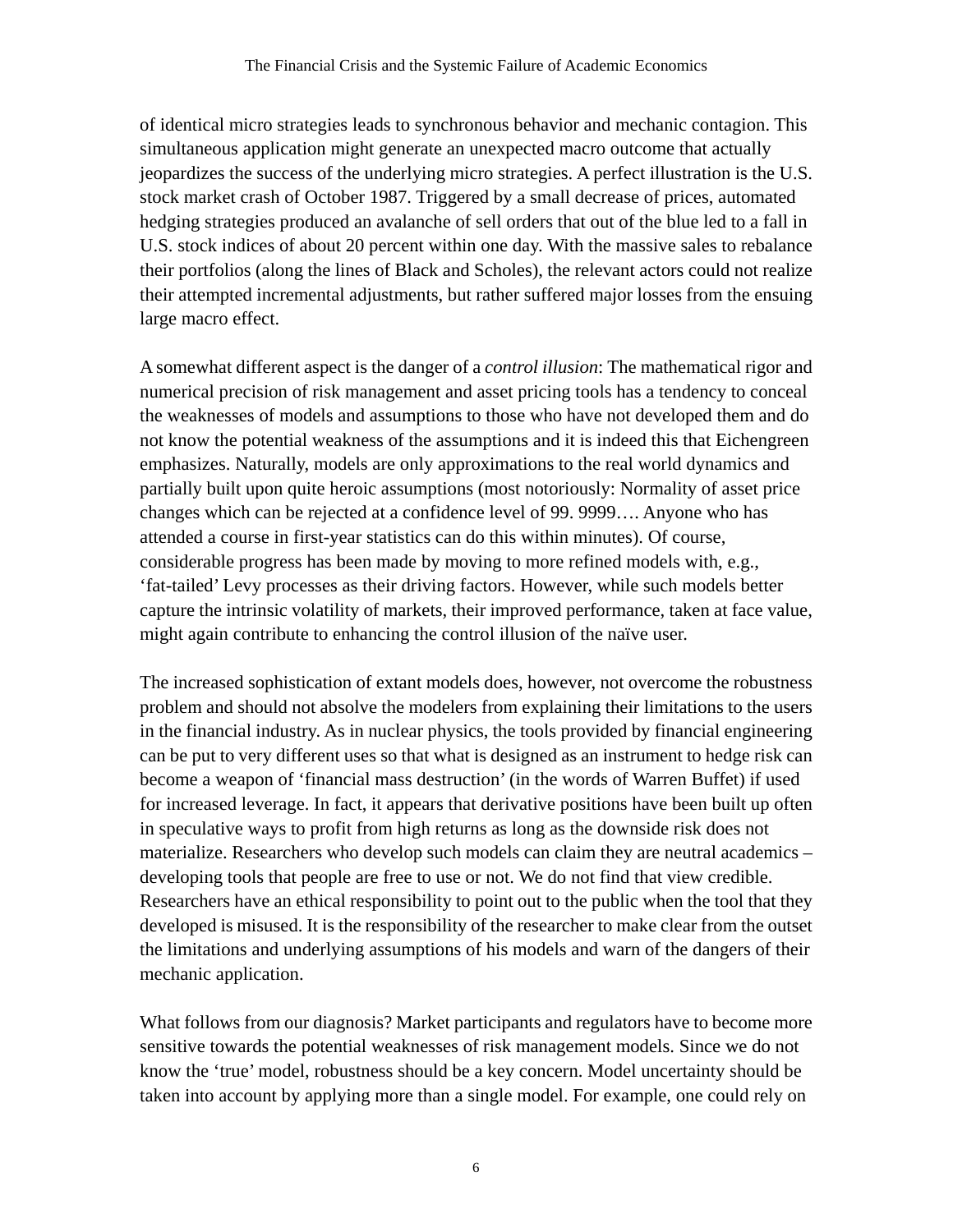probabilistic projections that cover a whole range of specific models (cf., Föllmer, 2008). The theory of robust control provides a toolbox of techniques that could be applied for this purpose, and it is an approach that should be considered.

## **3. Unrealistic Model Assumptions and Unrealistic Outcomes**

Many economic models are built upon the twin assumptions of 'rational expectations' and a representative agent. 'Rational expectations' forces individuals' expectations into harmony with the structure of the economist's own model. This concept can be thought of as merely a way to close a model. A behavioral interpretation of rational expectations would imply that individuals and the economist have a complete understanding of the economic mechanisms governing the world. In this sense, rational expectations models do not formalize expectations as such: they are not written down as a component of the model according to some empirical observation of the expectation formation of human actors. Thus, even when applied economics research or psychology provide insights about how individuals actually form expectations, these insights cannot be used within RE models. Leaving no place for imperfect knowledge and adaptive adjustments, rational expectations models are typically found to have dynamics that are not smooth enough to fit economic data well.

Technically, rational expectations models are often framed as dynamic programming problems in macroeconomics. But, dynamic programming models have serious limitations. Specifically, to make them analytically tractable, researchers assume representative agents and rational expectations, which assume away any heterogeneity among economic actors. Such models presume that there is a single model of the economy, which is odd given that even economists are divided in their views about the correct model of the economy. While other currents of research do exist, economic policy advice, particularly in financial economics, has far too often been based (consciously or not) on a set of axioms and hypotheses derived ultimately from a highly limited dynamic control model, using the Robinson approach with 'rational' expectations.

The major problem is that despite its many refinements, this is not at all an approach based on, and confirmed by, empirical research.<sup>[5](#page-6-0)</sup> In fact, it stands in stark contrast to a broad set of regularities in human behavior discovered both in psychology and what is called behavioral and experimental economics. The corner stones of many models in finance and macroeconomics are rather maintained *despite* all the contradictory evidence discovered in

 $\overline{a}$ 

<span id="page-6-0"></span> $<sup>5</sup>$  The historical emergence of the representative agent paradigm is a mystery. Ironically, it appeared over the 70s after a</sup> period of intense discussions on the problem of aggregation in economics (that basically yielded negative results such as the impossibility to demonstrated 'nice' properties of aggregate demand or supply functions without imposing extreme assumptions on individual behavior). The representative agent appeared without methodological discussion. In the words of Deirdre McCloskey: "It became a rule in the conversation of some economists because Tom and Bob said so." (personal communication). Today, this convention has become so strong that many young economists wouldn't know of an alternative way to approach macroeconomic issues.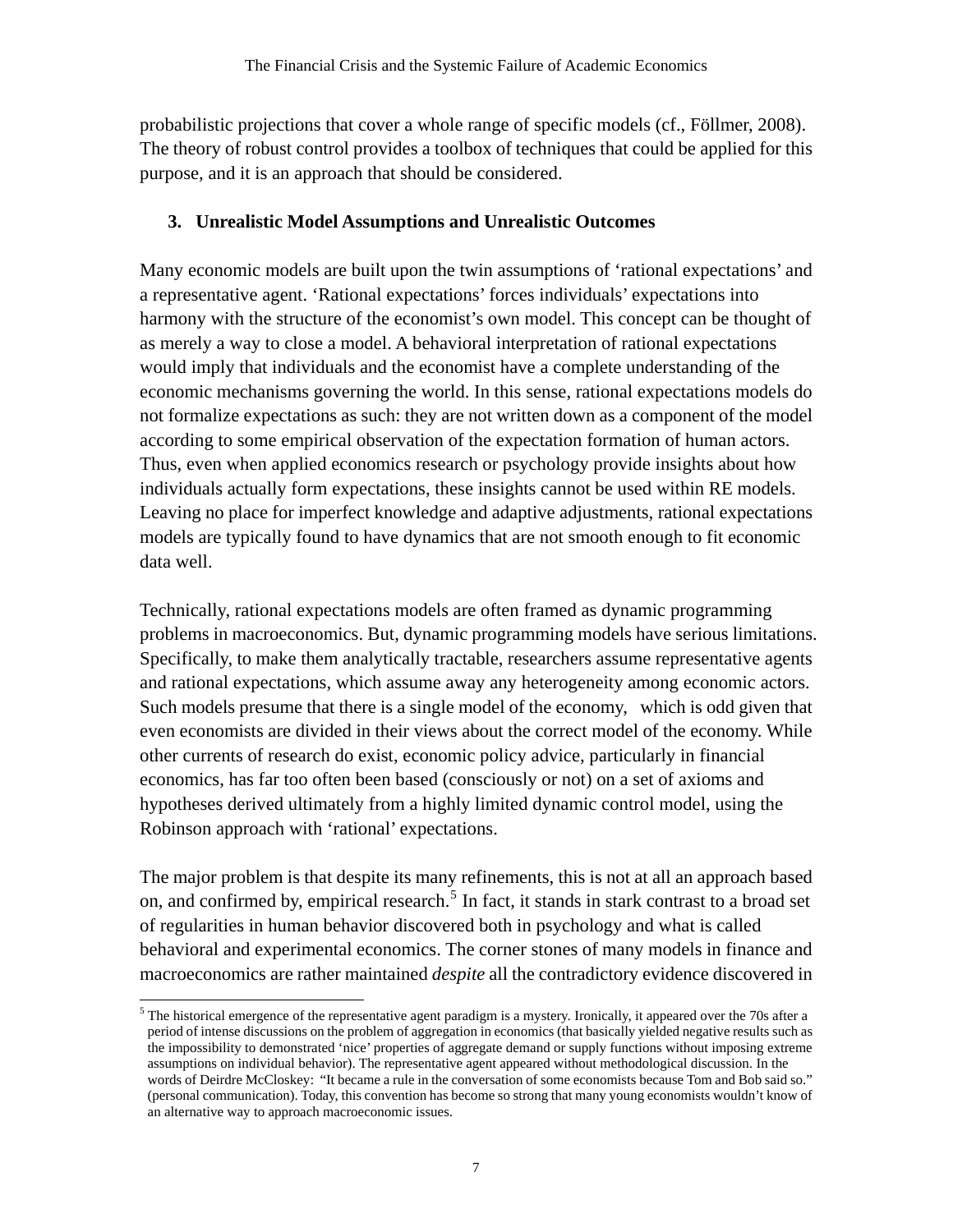empirical research. Much of this literature shows that human subjects act in a way that bears no resemblance to the rational expectations paradigm and also have problems discovering 'rational expectations equilibria' in repeated experimental settings. Rather, agents display various forms of 'bounded rationality' using heuristic decision rules and displaying inertia in their reaction to new information. They have also been shown in financial markets to be strongly influenced by emotional and hormonal reactions (see Lo *et al.*, 2005, and Coates and Herbert, 2008) Economic modeling has to take such findings seriously.

What we are arguing is that as a modeling requirement, internal consistency must be complemented with *external consistency*: Economic modeling has to be compatible with insights from other branches of science on human behavior. It is highly problematic to insist on a specific view of humans in economic settings that is irreconcilable with evidence.

The 'representative agent' aspect of many current models in macroeconomics (including macro finance) means that modelers subscribe to the most extreme form of *conceptual reductionism* (Lux and Westerhoff, 2009): by assumption, all concepts applicable to the macro sphere (i.e., the economy or its financial system) are fully reduced to concepts and knowledge for the lower-level domain of the individual agent. It is worth emphasizing that this is quite different from the standard reductionist concept that has become widely accepted in natural sciences. The more standard notion of reductionism amounts to an approach to understanding the nature of complex phenomena by reducing them to the interactions of their parts, allowing for new, emergent phenomena at the higher hierarchical level (the concept of 'more is different', cf. Anderson, 1972).

Quite to the contrary, the representative agent approach in economics has simply set the macro sphere equal to the micro sphere in all respects. One could, indeed, say that this concept negates the existence of a macro sphere and the necessity of investigating macroeconomic phenomena in that it views the entire economy as an organism governed by a universal will.<sup>[6](#page-7-0)</sup> Any notion of "systemic risk" or "coordination failure" is necessarily absent from, and alien to, such a methodology.

For natural scientists, the distinction between micro-level phenomena and those originating on a macro, system-wide scale from the interaction of microscopic units is well-known. In a dispersed system, the current crisis would be seen as an involuntary emergent phenomenon of the microeconomic activity. The conceptual reductionist paradigm, however, blocks from the outset any understanding of the interplay between the micro and macro levels. The differences between the overall system and its parts remain

<span id="page-7-0"></span><sup>&</sup>lt;sup>6</sup>The conceptual reductionist approach of the representative agent is also remarkably different from the narrative of the 'invisible hand' which has more the flavor of 'more is different'.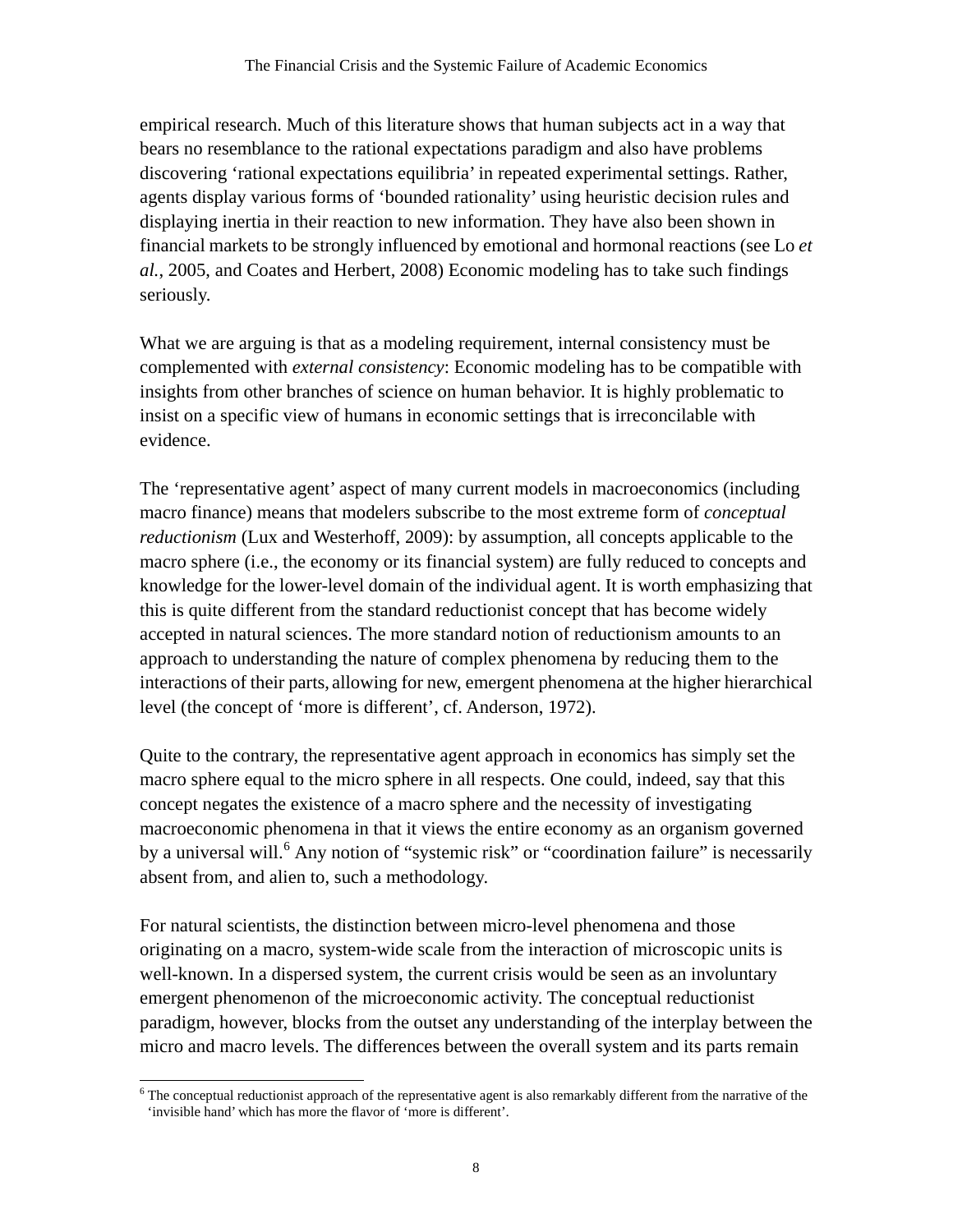simply incomprehensible from the viewpoint of this approach.

In order to develop models that allow us to deduce macro events from microeconomic regularities, economists have to rethink the concept of micro foundations of macroeconomic models. Since economic activity is of an essentially interactive nature, economists' micro foundations should allow for the interactions of economic agents. Since interaction depends on differences in information, motives, knowledge and capabilities, this implies heterogeneity of agents. For instance, only a sufficiently rich structure of connections between firms, households and a dispersed banking sector will allow us to get a grasp on "systemic risk", domino effects in the financial sector, and their repercussions on consumption and investment. The dominance of the extreme form of conceptual reductionism of the representative agent has prevented economists from even attempting to model such all important phenomena. It is the flawed methodology that is the ultimate reason for the lack of applicability of the standard macro framework to current events.

Since most of what is relevant and interesting in economic life has to do with the interaction and coordination of ensembles of heterogeneous economic actors, the methodological preference for single actor models has extremely handicapped macroeconomic analysis and prevented it from approaching vital topics. For example, the recent surge of research in network theory has received relatively scarce attention in economics. Given the established curriculum of economic programs, an economist would find it much more tractable to study adultery as a dynamic optimization problem of a representative husband, and derive the optimal time path of marital infidelity (and publish his exercise) rather than investigating financial flows in the banking sector within a network theory framework. This is more than unfortunate in view of the network aspects of interbank linkages that have become apparent during the current crisis.

In our view, a change of focus is necessary that takes seriously the regularities in expectation formation revealed by behavioral research and, in fact, gives back an independent role to expectations in economic models. It would also be fallacious to only replace the current paradigm by a representative 'non-rational' actor (as it is sometimes done in recent literature). Rather, an *appropriate micro foundation* is needed that considers interaction at a certain level of complexity and extracts macro regularities (where they exist) from microeconomic models with dispersed activity.

Once one acknowledges the importance of empirically based behavioral micro foundations and the heterogeneity of actors, a rich spectrum of new models becomes available. The dynamic co-evolution of expectations and economic activity would allow one to study out-of-equilibrium dynamics and adaptive adjustments. Such dynamics could reveal the possibility of multiplicity and evolution of equilibria (e.g. with high or low employment) depending on agents' expectations or even on the propagation of positive or negative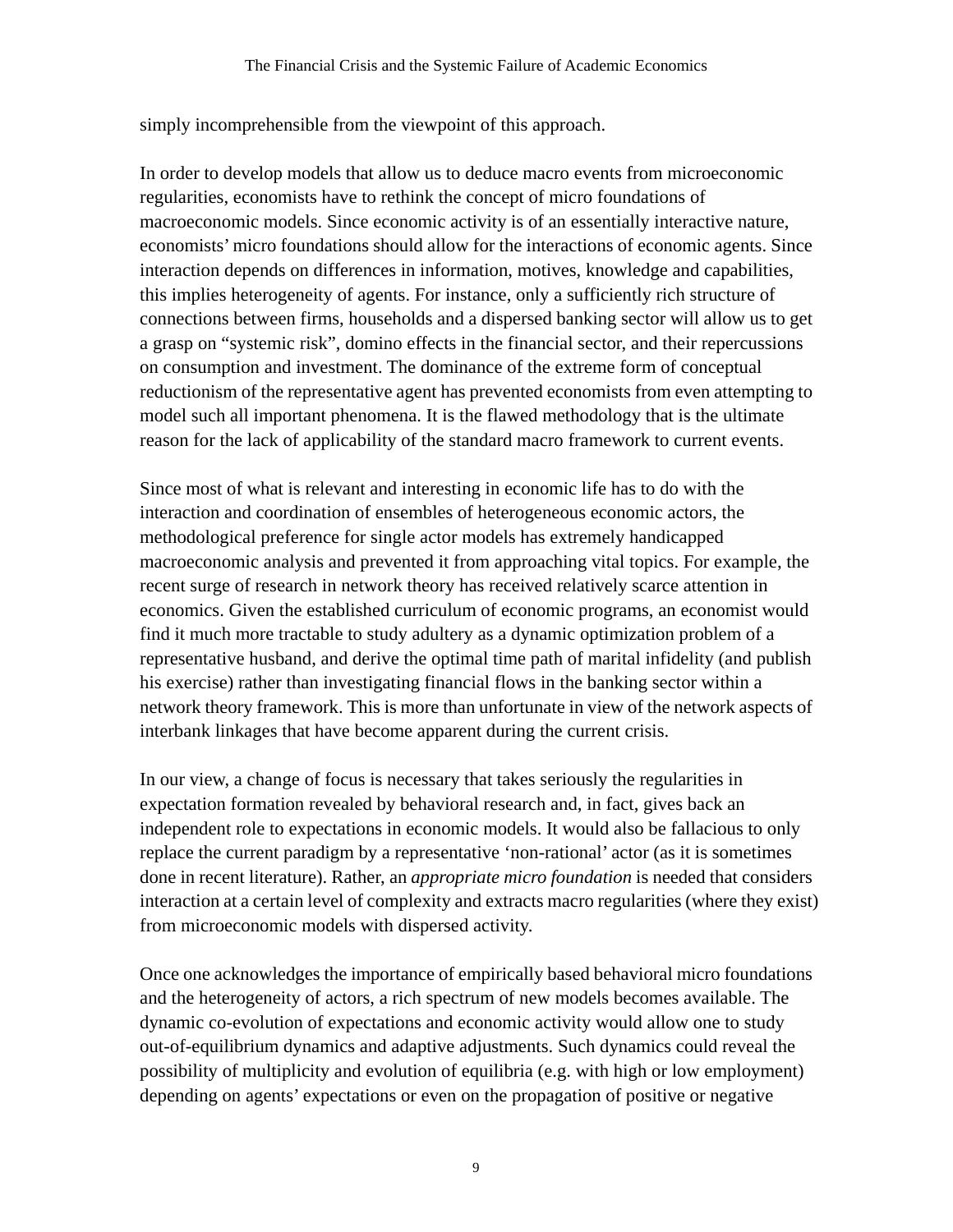'moods' among the population. This would capture the psychological component of the business cycle which – though prominent in many policy-oriented discussions – is never taken into consideration in contemporary macroeconomic models.

It is worth noting that understanding the formation of such low-level equilibria might be much more valuable in coping with major 'efficiency losses' by mass unemployment than the pursuit of small 'inefficiencies' due to societal decisions on norms such as shop opening times. Models with interacting heterogeneous agents would also open the door to the incorporation of results from other fields: network theory has been mentioned as an obvious example (for models of networks in finance see Allen and Babus, 2008). 'Self-organized criticality' theory is another area that seems to have some appeal for explaining boom-and-bust cycles (cf. Scheinkman and Woodford, 1992). Incorporating heterogeneous agents with imperfect knowledge would also provide a better framework for the analysis of the use and dissemination of information through market operations and more direct links of communication. If one accepts that the dispersed economic activity of many economic agents could be described by statistical laws, one might even take stock of methods from statistical physics to model dynamic economic systems (cf. Aoki and Yoshikawa, 2007; Lux, 2009, for examples).

# **4. Robustness and Data-Driven Empirical Research**

Currently popular models (in particular: dynamic general equilibrium models) do not only have weak micro foundations, their empirical performance is far from satisfactory (Juselius and Franchi, 2007). Indeed, the relevant strand of empirical economics has more and more avoided testing their models and has instead turned to calibration without explicit consideration of goodness-of-fit.<sup>[7](#page-9-0)</sup> This calibration is done using "deep economic parameters" such as parameters of utility functions derived from microeconomic studies. However, at the risk of being repetitive, it should be emphasized that micro parameters cannot be used directly in the parameterization of a macroeconomic model. The aggregation literature is full of examples that point out the possible "fallacies of composition". The "deep parameters" only seem sensible if one considers the economy as a universal organism without interactions. If interactions are important (as it seems to us they are), the restriction of the parameter space imposed by using micro parameters is inappropriate.

Another concern is nonstationarity and structural shifts in the underlying data. Macro models, unlike many financial models, are often calibrated over long time horizons which include major changes in the regulatory framework of the countries investigated. Cases in

<span id="page-9-0"></span> $\overline{a}$  $<sup>7</sup>$  It is pretty obvious how the currently popular class of dynamic general equilibrum models would have to 'cope' with the</sup> current financial crisis. It will be covered either by a dummy or it will have to be interpreted as a very large negative stochastic shock to the economy, i.e. as an event equivalent to a large asteroid strike.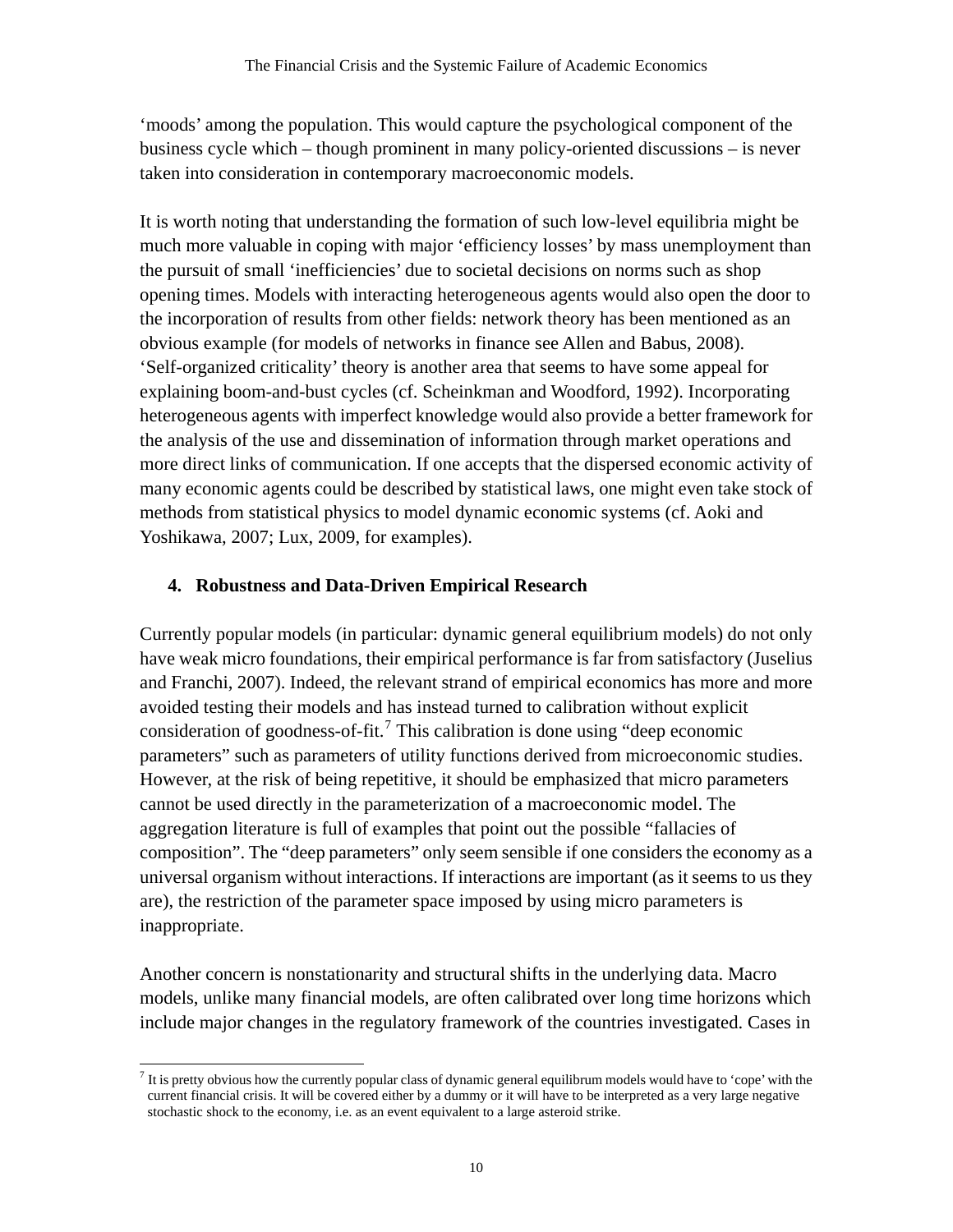question are the movements between different exchange rate regimes and the deregulation of financial markets over the 70s and 80s. In summary, it seems to us that much of contemporary empirical work in macroeconomics and finance is driven by the pre-analytic belief in the validity of a certain model. Rather than (mis)using statistics as a means to illustrate these beliefs, the goal should be to put theoretical models to scientific test (as the naïve believer in positive science would expect).

The current approach of using pre-selected models is problematic and we recommend a more data-driven methodology. Instead of starting out with an ad-hoc specification and questionable *ceteris paribus* assumptions, the key features of the data should be explored via data-analytical tools and specification tests. David Hendry provides a well-established empirical methodology for such exploratory data analysis (Hendry, 1995, 2009) as well as a general theory for model selection (Hendry and Krolzig, 2005); clustering techniques such as projection pursuit (e.g. Friedman, 1987) might provide alternatives for the identification of key relationships and the reduction of complexity on the way from empirical measurement to theoretical models. Cointegrated VAR models could provide an avenue towards identification of robust structures within a set of data (Juselius, 2006), for example, the forces that move equilibria (*pushing forces*, which give rise to stochastic trends) and forces that correct deviations from equilibrium (*pulling forces*, which give rise to long-run relations). Interpreted in this way, the 'general-to-specific' empirical approach has a good chance of nesting a multivariate, path-dependent data-generating process and relevant dynamic macroeconomic theories. Unlike approaches in which data are silenced by prior restrictions, the Cointegrated VAR model gives the data a rich context in which to speak freely (Hoover et al., 2008).

A chain of specification tests and estimated statistical models for simultaneous systems would provide a benchmark for the subsequent development of tests of models based on economic behavior: significant and robust relations within a simultaneous system would provide empirical regularities that one would attempt to explain, while the quality of fit of the statistical benchmark would offer a confidence band for more ambitious models. Models that do not reproduce (even) approximately the quality of the fit of statistical models would have to be rejected (the majority of currently popular macroeconomic and macro finance models would not pass this test). Again, we see here an aspect of *ethical responsibility* of researchers: Economic policy models should be theoretically and empirically sound. Economists should avoid giving policy recommendations on the base of models with a weak empirical grounding and should, to the extent possible, make clear to the public how strong the support of the data is for their models and the conclusions drawn from them.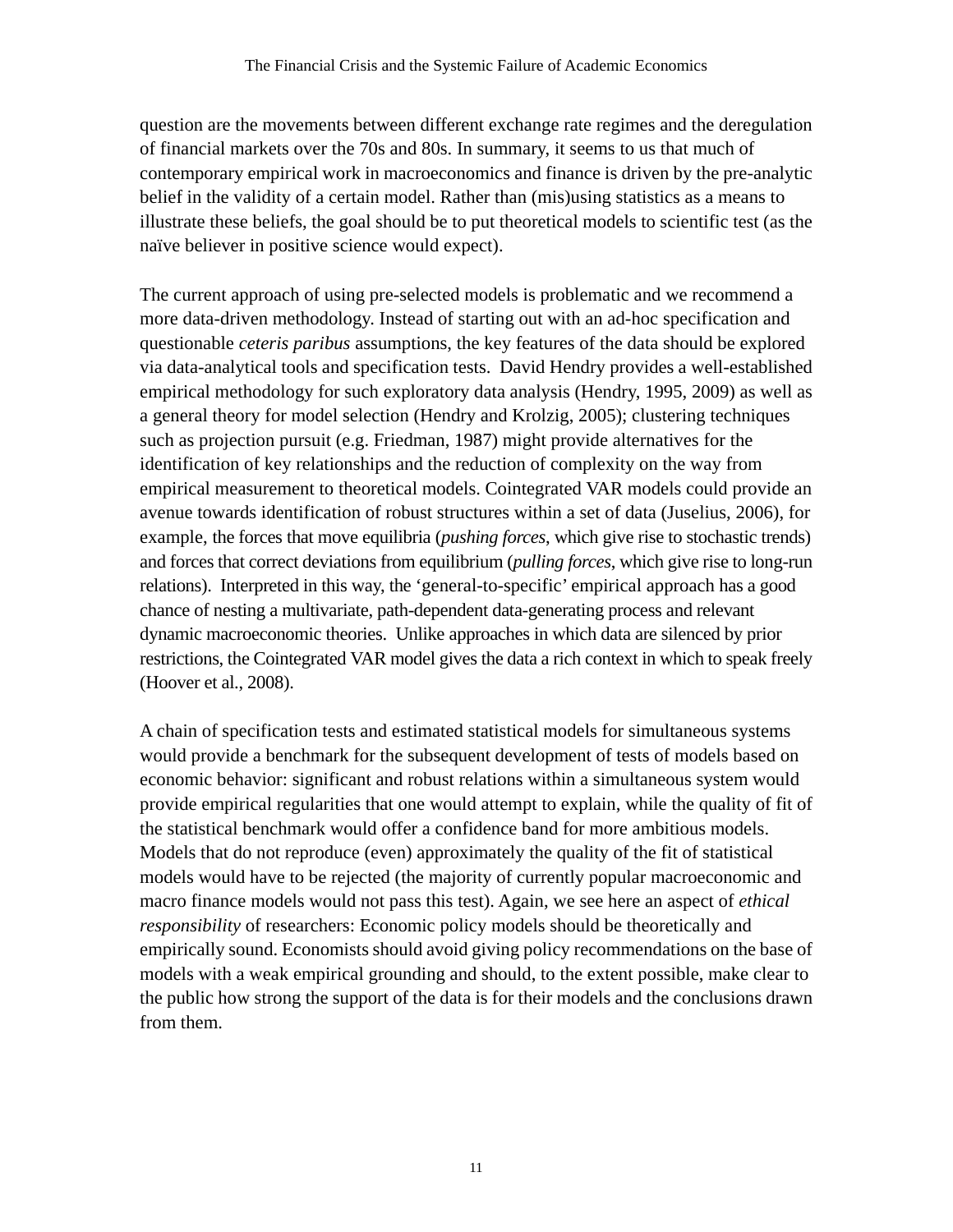## **5. A Research Agenda to Cope with Financial Fragility**

The notion of financial fragility implies that a given system might be more or less susceptible to produce crises. It seems clear that financial innovations have made the system more fragile. Apparently, the existing linkages within the worldwide, highly connected financial markets have generated the spillovers from the U.S. subprime problem to other layers of the financial system. Many financial innovations had the effect of creating links between formerly unconnected players. All in all, the degree of connectivity of the system has probably increased enormously over the last decades. As is well known from network theory in natural sciences, a more highly connected system might be more efficient in coping with certain tasks (maybe distributing risk components), but will often also be more vulnerable to shocks and – systemic failure! The systematic analysis of network vulnerability has been undertaken in the computer science and operations research literature (see e.g. Criado *et al*., 2005). Such aspects have, however, been largely absent from discussions in financial economics. The introduction of new derivatives was rather seen through the lens of general equilibrium models: more contingent claims help to achieve higher efficiency. Unfortunately, the claimed efficiency gains through derivatives are merely a theoretical implication of a highly stylized model and, therefore, have to count as a *hypothesis.* Since there is hardly any supporting empirical evidence (or even analysis of this question), the claimed real-world efficiency gains from derivatives are not justified by true science. While the economic argument in favor of ever new derivatives is more one of persuasion rather than evidence, important negative effects have been neglected. The idea that the system was made less risky with the development of more derivatives led to financial actors taking positions with extreme degrees of leverage and the danger of this has not been emphasized enough.

As we have mentioned, one totally neglected area is the degree of connectivity and its interplay with the stability of the system (see Boesch et al. (2006). We believe that it will be necessary for supervisory authorities to develop a perspective on the network aspects of the financial system, collect appropriate data, define measures of connectivity and perform macro stress testing at the system level. In this way, new measures of financial fragility would be obtained. This would also require a new area of accompanying academic research that looks at agent-based models of the financial system, performs scenario analyses and develops aggregate risk measures. Network theory and the theory of self-organized criticality of highly connected systems would be appropriate starting points.

The danger of systemic risk means that regulation has to be extended from individualistic (regulation of single institutions which of course, is still crucial) to system wide regulation. In the sort of system which is prone to systemic crisis, regulation also has to have a systemic perspective. Academic researchers and supervisory authorities thus have to look into connections within the financial sector and to investigate the repercussions of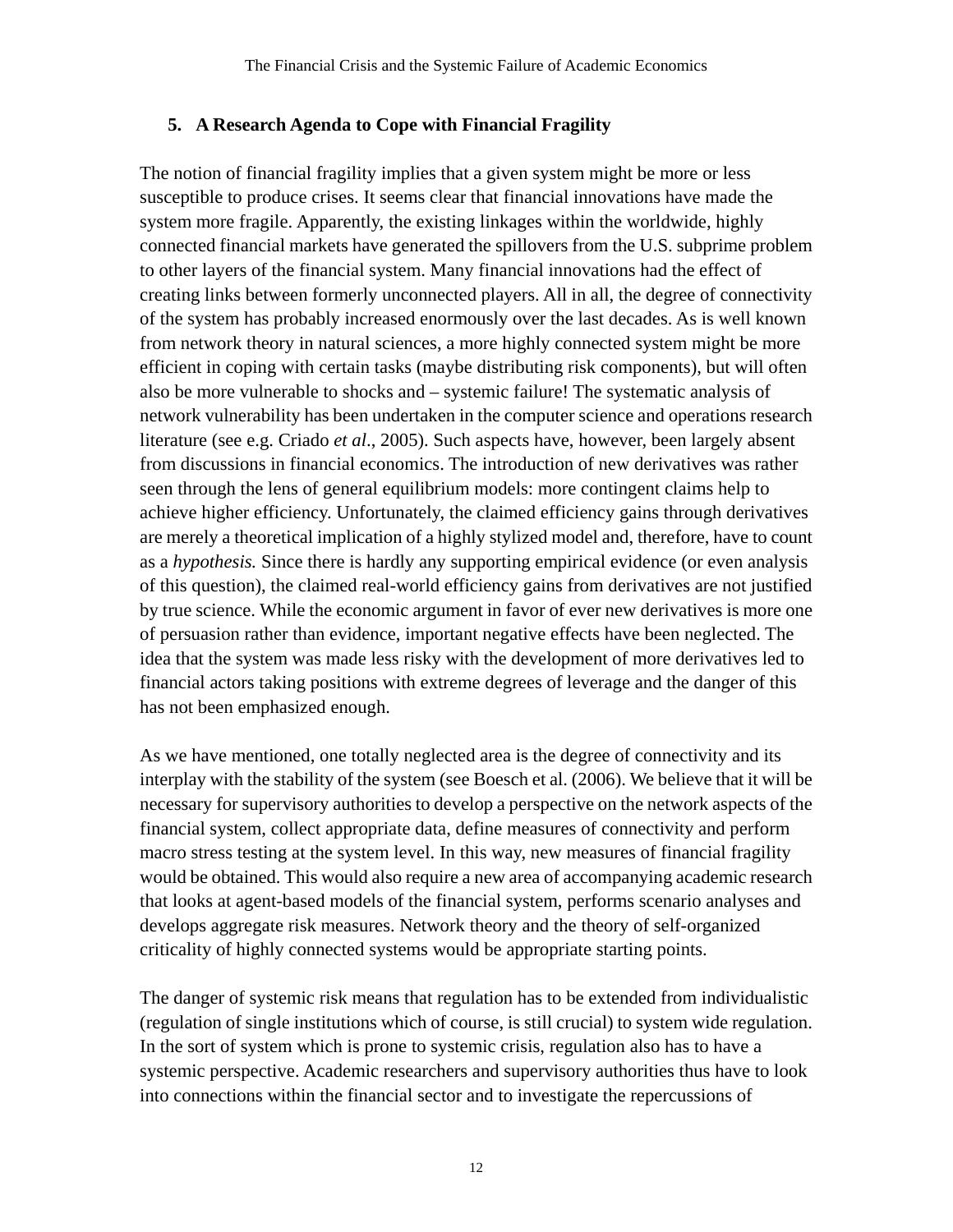problems within one institute on other parts of the system (even across national borders). Certainly, before deciding about the bail-out of a large bank, this implies an understanding of the network. One should know whether its bankruptcy would lead to widespread domino effects or whether contagion would be limited. It seems to us that what regulators provide currently is far from a reliable assessment of such after effects.

Such analysis has to be supported by more traditional approaches: Leverage of financial institutions rose to unprecedented levels prior to the crisis, partly by evading Basle II regulations through special investment vehicles (SIVs). The hedge fund market is still entirely unregulated. The interplay between leverage, connectivity and system risk needs to be investigated at the aggregate level. It is highly likely, that extreme leverage levels of interconnected institutions will be found to impose unacceptable social risk on the public. Prudent capital requirements would be necessary and would require a solid scientific investigation of the above aspects rather than a pre-analytic *laissez-faire* attitude.

We also have to re-investigate the informational role of financial prices and financial contracts. While trading in stock markets is usually interpreted as at least in part transmitting information, this information transmission seems to have broken down in the case of structured financial products. It seems that securitization has rather led to a loss of information by anonymous intermediation (often multiple) between borrowers and lenders. In this way, the informational component has been outsourced to rating agencies and typically, the buyer of CDO tranches would not have spent any effort himself on information acquisition concerning his far away counterparts. However, this centralized information processing instead of the dispersed one in traditional credit relationships might lead to a severe loss of information. As it turned out, standard loan default models failed dramatically in recent years (Rajan et al, 2008). It should also be noted that the price system itself can exacerbate the difficulties in the financial market (see Hellwig, 2008). One of the reasons for the sharp fall in the asset valuations of major banks was not only the loss on the assets on which their derivatives were based, but also the general reaction of the markets to these assets. As markets became aware of the risk involved, all such assets were written down and it was in this way that a small sector of the market "contaminated" the rest. Large parts of the asset holdings of major banks abruptly lost much of their value. Thus the price system itself can be destabilizing as expectations change.

On the macroeconomic level, it would be desirable to develop early warning schemes that indicate the formation of bubbles. Combinations of indicators with time series techniques could be helpful in detecting deviations of financial or other prices from their long-run averages. Indication of structural change (particularly towards non-stationary trajectories) would be a signature of changes of the behavior of market participants of a bubble-type nature.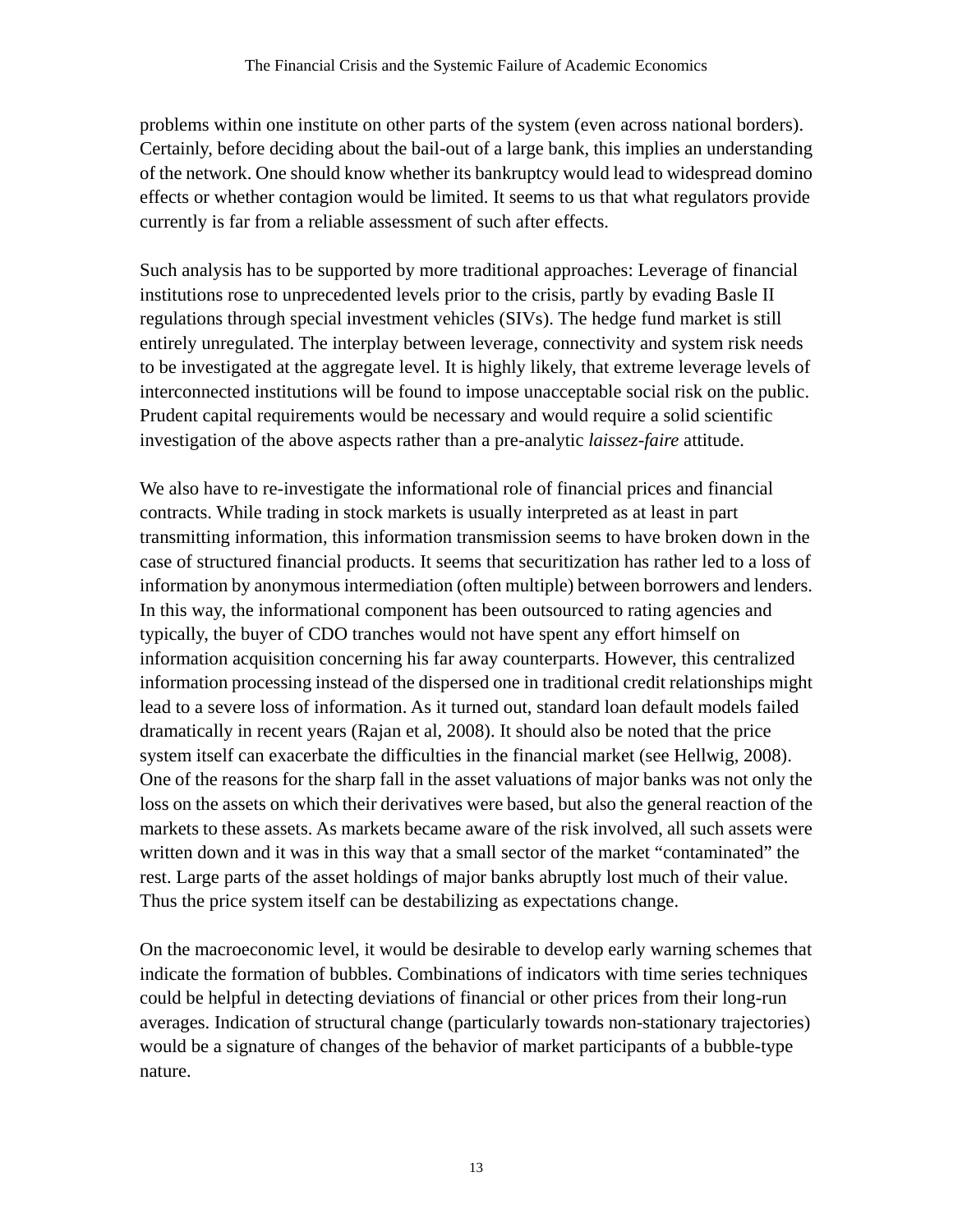#### **6. Conclusions**

The current crisis might be characterized as an example of the final stage of a well-known boom-and-bust pattern that has been repeated so many times in the course of economic history. There are, nevertheless, some aspects that make this crisis different from its predecessors: First, the preceding boom had its origin – at least to a large part – in the development of new financial products that opened up new investment possibilities (while most previous crises were the consequence of overinvestment in new physical investment possibilities). Second, the global dimension of the current crisis is due to the increased connectivity of our already highly interconnected financial system. Both aspects have been largely ignored by academic economics. Research on the origin of instabilities, overinvestment and subsequent slumps has been considered as an exotic side track from the academic research agenda (and the curriculum of most economics programs).This, of course, was because it was incompatible with the premise of the rational representative agent. This paradigm also made economics blind with respect to the role of interactions and connections between actors (such as the changes in the network structure of the financial industry brought about by deregulation and introduction of new structured products). Indeed, much of the work on contagion and herding behavior (see Banerjee, 1992, and Chamley, 2002) which is closely connected to the network structure of the economy has not been incorporated into macroeconomic analysis.

We believe that economics has been trapped in a sub-optimal equilibrium in which much of its research efforts are not directed towards the most prevalent needs of society. Paradoxically self-reinforcing feedback effects within the profession may have led to the dominance of a paradigm that has no solid methodological basis and whose empirical performance is, to say the least, modest. Defining away the most prevalent economic problems of modern economies and failing to communicate the limitations and assumptions of its popular models, the economics profession bears some responsibility for the current crisis. It has failed in its duty to society to provide as much insight as possible into the workings of the economy and in providing warnings about the tools it created. It has also been reluctant to emphasize the limitations of its analysis. We believe that the failure to even envisage the current problems of the worldwide financial system and the inability of standard macro and finance models to provide any insight into ongoing events make a strong case for a major reorientation in these areas and a reconsideration of their basic premises.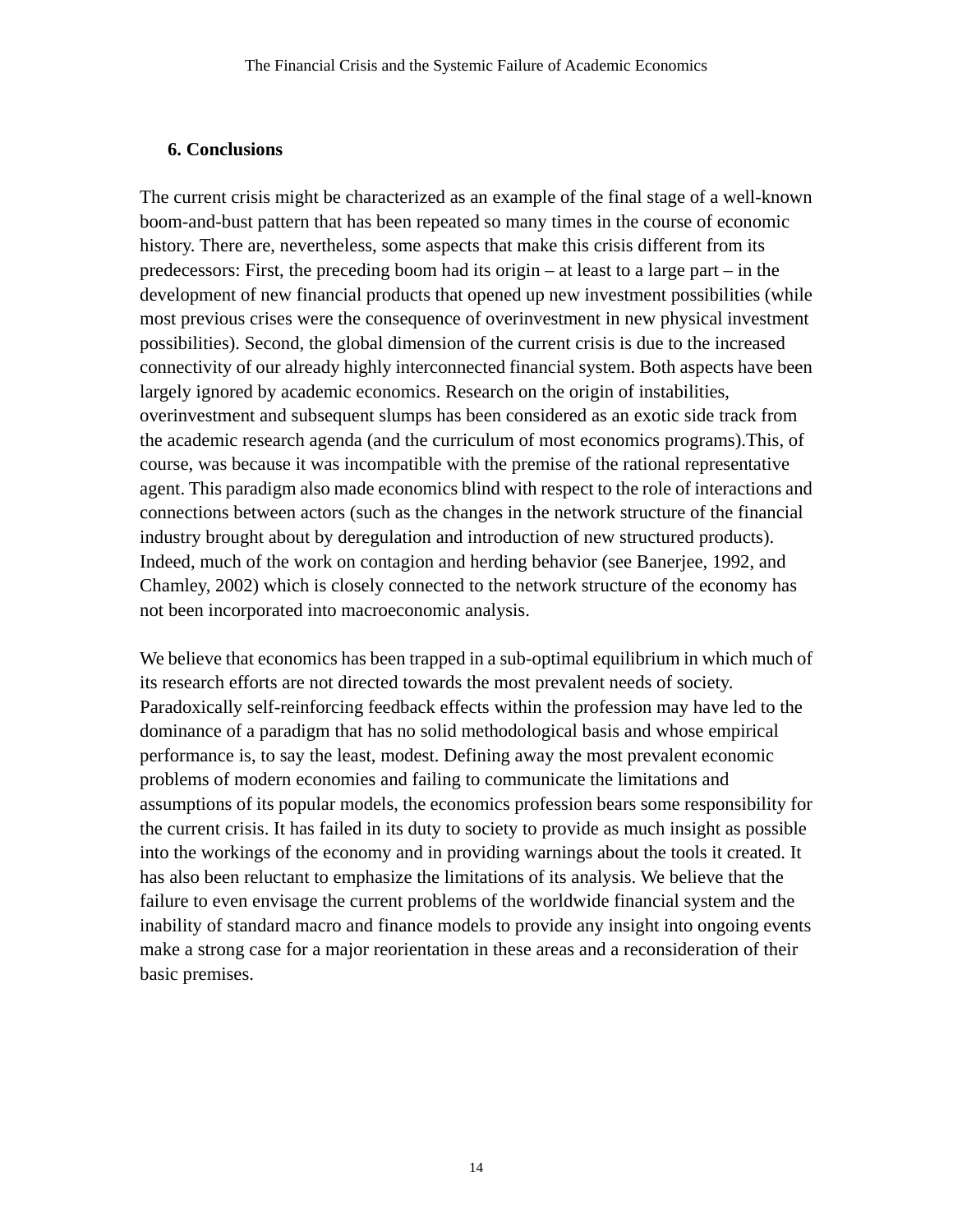#### **References**

- Allen, F. and A. Babus, 2008, *Networks in Finance*. Wharton Financial Institutions Center Working Paper No. 08-07. Available at SSRN:<http://ssrn.com/abstract=1094883>
- Anderson, P.W., 1972, More is different, *Science* 177, 393-396.
- Aoki, M. and H. Yoshikawa, 2007, *Reconstructing Macroeconomics: A Perspective from Statistical Physics and Combinatorial Stochastic Processes*. Cambridge University Press: Cambridge and New York.
- Bagehot, W., 1873, *Lombard Street: A Description of the Money Market.* Henry S. King and Co.: London.
- Banerjee, A., 1992, A simple model of herd behaviour, *Quarterly Journal of Economics*, **108**, 797–817.
- Boesch, F. T., F. Harary, and J. A. Kabell, 2006, Graphs as models of communication network vulnerability: Connectivity and persistence, *Networks*, 11, 57 - 63.
- Brigandt, I. and A. Love, ['Reductionism in Biology'](http://plato.stanford.edu/entries/reduction-biology/) in the *[Stanford Encyclopedia of](http://de.wikipedia.org/wiki/Stanford_Encyclopedia_of_Philosophy)  [Philosophy.](http://de.wikipedia.org/wiki/Stanford_Encyclopedia_of_Philosophy)* Available at http://plato.stanford.edu/entries/reduction-biology/
- Campos, J., N.R. Ericsson and D.F. Hendry, 2005, Editors' Introduction to *General to Specific Modelling*, 1 - 81, Edward Elgar: London.
- Chamley, C. P., 2002, *Rational Herds: Economic Models of Social Learning.* Cambridge University Press: Cambridge.
- Coates J.M. and J. Herbert, 2008, Endogenous steroids and financial risk taking on a London trading floor, *Proceedings of the National Academy of Sciences*, 6167 – 6172.
- Cogley, T. and T. Sargent, 2008, The market price of risk and the equity premium: A legacy of the Great Depression?, *Journal of Monetary Economics*, 55, 454-476.
- Criado, R., J. Flores, B. Hernández-Bermejo, J. Pello, and M. Romance, 2005, Effective measurement of network vulnerability under random and intentional attacks*, Journal of Mathematical Modelling and Algorithms*, 4, 307-316.
- Eichengreen, B., 2008, *Origins and Responses to the Crisis*, unpublished manuscript, University of California, Berkeley.
- Föllmer, H., 2008, Financial uncertainty, risk measures and robust preferences, in: Yor, M, ed., *Aspects of Mathematical Finance*, Springer: Berlin.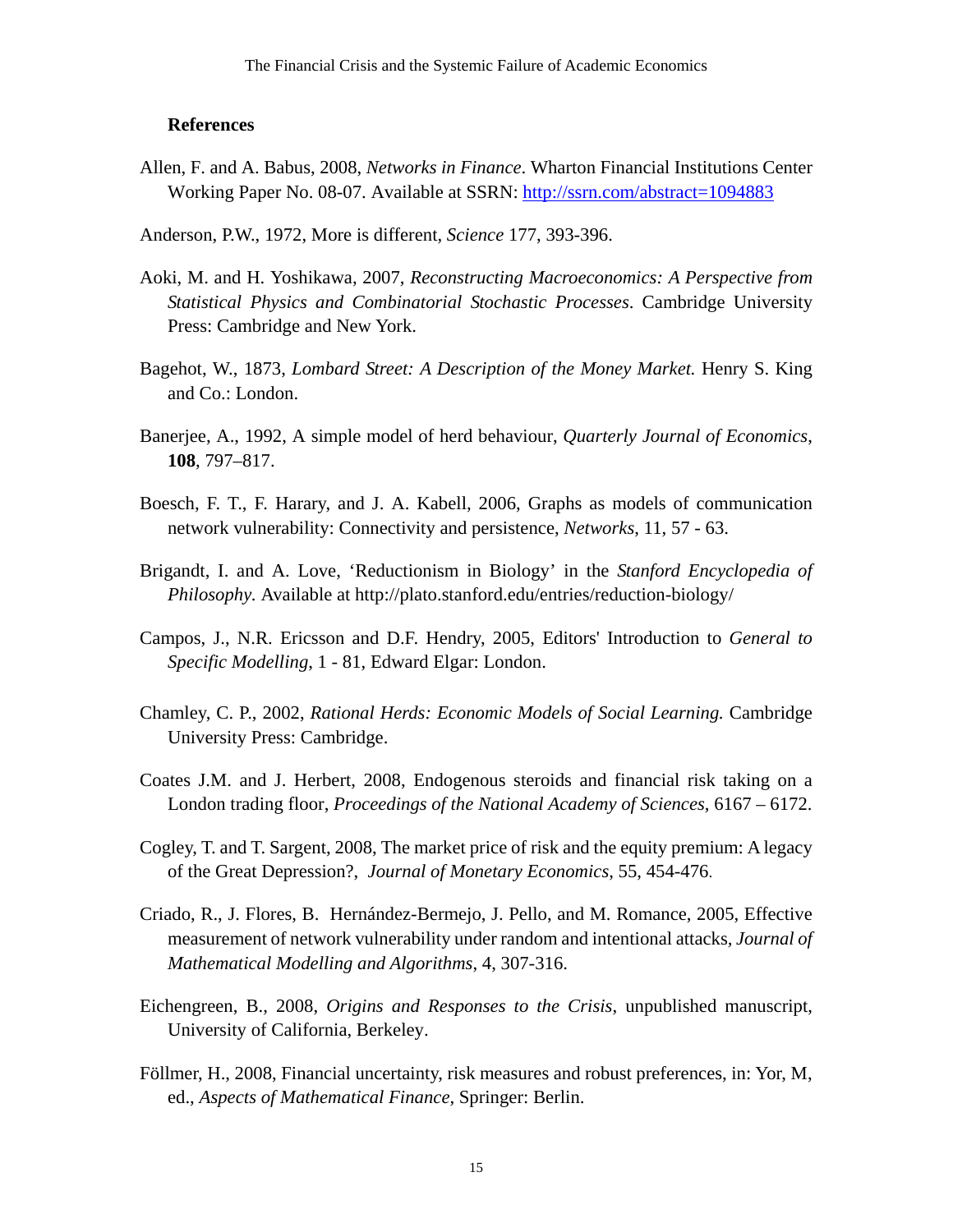- Friedman, J., 1987, Exploratory projection pursuit, *Journal of the American Statistical Association*, 82, 249-266
- Hellwig, M. F., 2008, *Systemic Risk in the Financial Sector: An Analysis of the Subprime-Mortgage Financial Crisis*, MPI Collective Goods Preprint, No. 2008/43.
- Hendry, D., 2009, The Methodology of Empirical Econometric Modelling: Applied Econometrics Through the Looking-Glass, forthcoming in *The Handbook of Empirical Econometrics*, Palgrave.
- Hendry, D.F., 1995. *Dynamic Econometrics*. Oxford University Press: Oxford.
- Hendry, D.F. and H-M. Krolzig, 2005, The Properties of Automatic Gets Modelling, *Economic Journal,* **115**, C32--C61.
- Hoover, K., S. Johansen, and K. Juselius, 2008, Allowing the data to speak freely: The macroeconometrics of the cointegrated vector autoregression. *American Economic Review* 98, 251-55.
- Juselius, K., 2006, *The cointegrated VAR model: Econometric Methodology and Empirical Applications*. Oxford University Press: Oxford.
- Juselius, K. and M. Franchi, 2007, Taking a DSGE Model to the Data Meaningfully, *Economics–The Open-Access, Open-Assessment E-Journal,* 4.
- Kindleberger, C.P., 1989, *Manias, Panics, and Crashes: A History of Financial Crises*. MacMillan: London.
- Krahnen, J.-P. and C. Wilde, 2006, *Risk Transfer with CDOs and Systemic Risk in Banking.* Center for Financial Studies, WP 2006-04. Frankfurt.
- Krahnen, J.-P., 2005, Der Handel von Kreditrisiken: Eine neue Dimension des Kapitalmarktes *Perspektiven der Wirtschaftspolitik* 6, 499 – 519.
- Leijonhufvud, A., 2000, *Macroeconomic Instability and Coordination: Selected Essays*, Edward Elgar: Cheltenham.
- Lo, A., D. V. Repin and B. N. Steenbarger, Fear and Greed in Financial Markets: A Clinical Study of Day-Traders, *American Economic Review* 95, 352-359.
- Lux, T. and F. Westerhoff, 2009, Economics crisis, *Nature Physics* 5, 2 3.
- Lux, T., 2009, Stochastic Behavioral Asset Pricing Models and the Stylized Facts, chapter 3 in T. Hens and K. Schenk-Hoppé, eds., *Handbook of Financial Markets: Dynamics and Evolution.* North-Holland: Amsterdam,161 – 215.
- Minsky, H.P., 1986, *Stabilizing an Unstable Economy*. Yale University Press: New Haven.